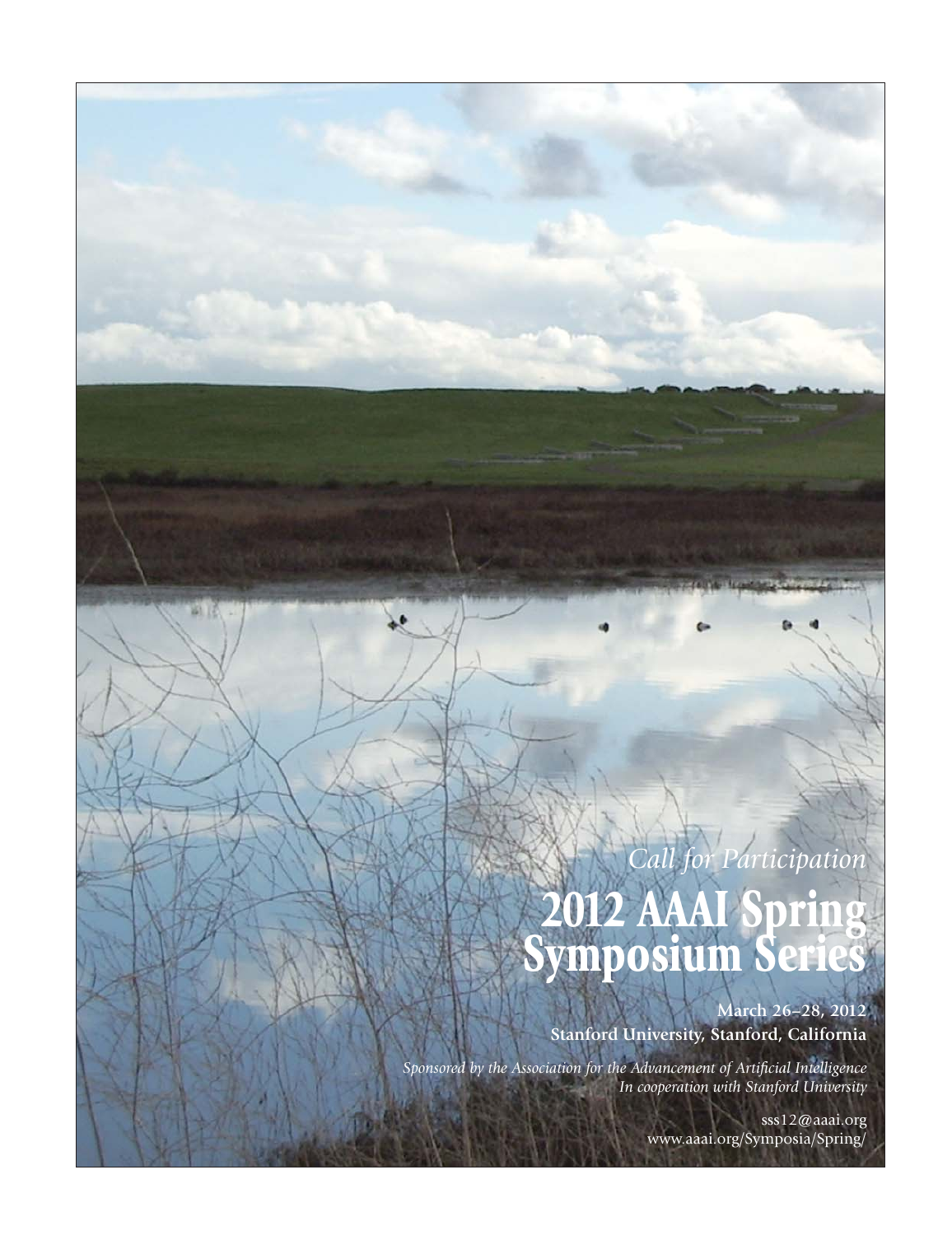#### **Deadlines Common to All Symposia**

- ❏ October 7, 2011: Submission Deadline
- ❏ November 4, 2017: Notification of Acceptance
- ❏ January 20, 2012: Final Electronic Camera-Ready Copy Due

#### **Formatting Guidelines**

❏ www.aaai.org/Publications/Author/author.php



The Association for the Advancement of Artificial Intelligence, in cooperation with Stanford University's Department of Computer Science, is pleased to present the 2012 Spring Symposium Series, to be held Monday through Wednesday, March 26–28, 2012 at Stanford University. The titles of the six symposia are as follows:

- AI, The Fundamental Social Aggregation Challenge, and the Autonomy of Hybrid Agent Groups
- Designing Intelligent Robots: Reintegrating AI
- Game Theory for Security, Sustainability and Health
- Intelligent Web Services Meet Social Computing
- Self-Tracking and Collective Intelligence for Personal Wellness
- Wisdom of the Crowd

An informal reception will be held on Monday, March 26. A general plenary session, in which the highlights of each symposium will be presented, will be held on Tuesday, March

27. Symposia will be limited to between forty and sixty participants. Each participant will be expected to attend a single symposium. AAAI technical reports or working notes will be prepared and distributed to participants in each symposium. In addition to invited participants, a limited number of interested parties will be able to register in each symposium on a first-come, first-served basis. Registration information will be available in December. To obtain registration information, write to:

- AAAI Spring Symposium Series 445 Burgess Drive, Suite 100 Menlo Park, CA 94025-3442 USA Voice: 650-328-3123 Fax: 650-321-4457 sss12@aaai.org www.aaai.org/Symposia/Spring/sss12.php

## **Submission Dates**

- Submissions for the symposia are due on October 7, 2011
- Notification of acceptance will be given by November 4, 2011
- Material to be included in the working notes or technical report of the symposium must be received by January 20, 2012

Please see the appropriate section in each symposium description for specific submission requirements.

#### **Formatting Requirements**

While submission format may be more flexible (see individual symposium listings for details), all papers published in the AAAI Spring Symposium must be formatted in AAAI Style. The technical report author instructions may be found at www.aaai.org/Publications/Author/author.php. The AAAI author kit is available from www.aaai.org/Publications/Templates/AuthorKit.zip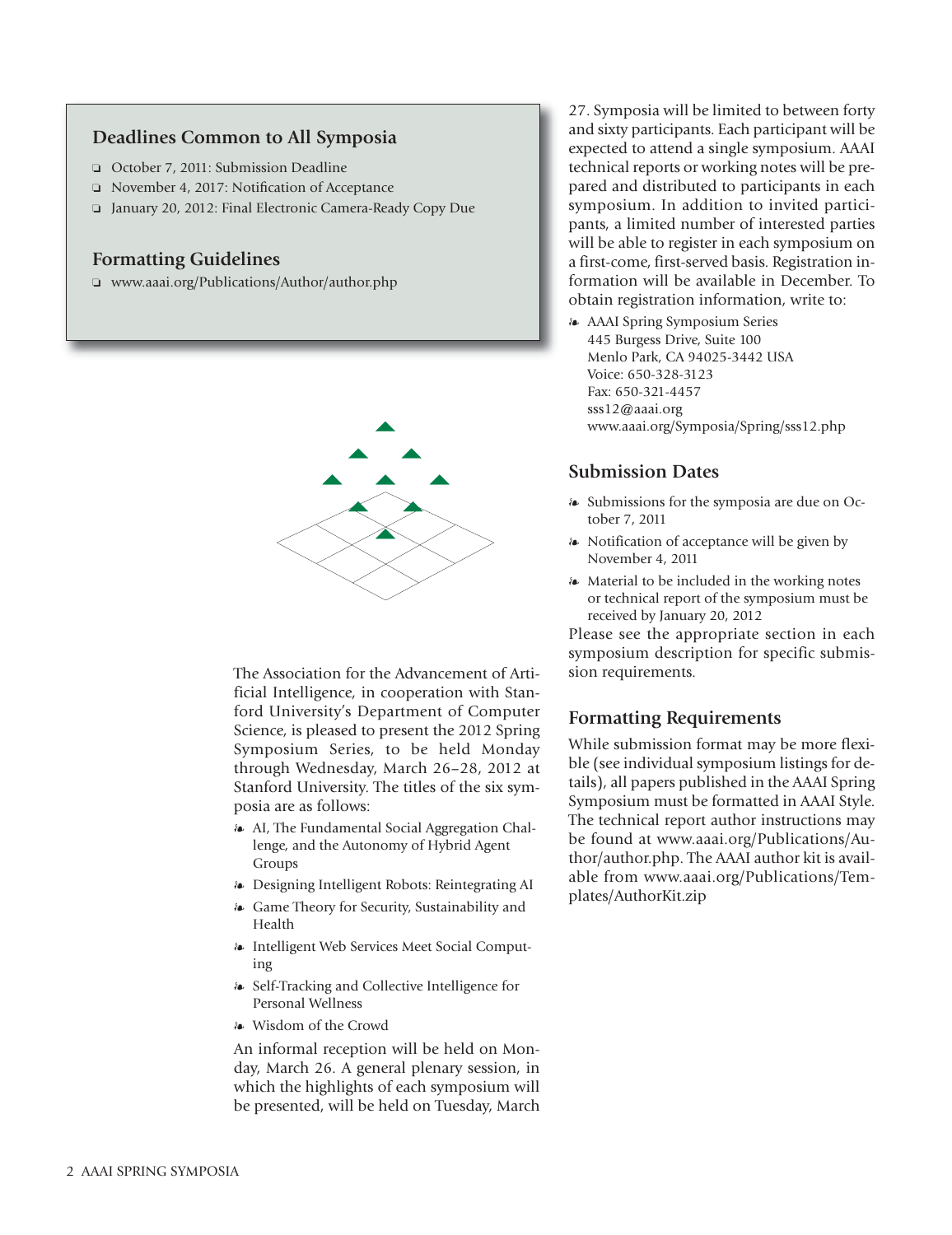**AI, The Fundamental Social Aggregation Challenge, and the Autonomy of Hybrid Agent Groups** the Autonomy of Hybrid Agent Groups he Fundamental Social Aggregation Challenge, and

The control of autonomous humans,<br>machines and robots working together<br>as hybrid agent groups is an important<br>problem for AI Today, the war in Afghanistan machines and robots working together as hybrid agent groups is an important problem for AI. Today, the war in Afghanistan has hundreds of mobile robots aloft, on land, or under the sea. But these agents are socially passive.

Current paradigms require a team of human operators for each mobile platform, with no social aggregation among non-human agents, precluding the formation of autonomous hybrid teams. A "social fabric" would be able to leverage heterogeneous sensing to enhance situational awareness, improving the capabilities of hybrid teams during decision-making. The literature (for example, *Nature,* 2011; NSF's visions for the future of social-behavioral-economic sciences) underscores the fundamental challenge of aggregation for social science. How does a collection of individuals become an autonomous group, team, or organization?

Unlike objects in physical reality, each human agent sees events and actions in social reality while embedded in different locations and under the influence of others; agents differentially collect, process, send, receive, channel and block information while they influence each other.

Uncertainty is a consideration, with two probable causes. One is based on measurement, the other on degrees of freedom (complexity). The problem of aggregation addresses the former. It reflects the physical influences of interdependence (bi-stability and multi-stability; for example, two or more sides exist to every story).

Hybrid agent teams must report on situations. Reports by humans are often reduced to ordinal data, the foundation of modern economic theory that Barzalai and colleagues believe is an error. Common examples of nonordinal interdependent effects are economic panic, real-estate bubbles, hostile mergers, and political gridlock.

Game theory initiated the mathematical study of interdependence among multiple agents. Yet, aggregating individual data into group (team) data remains unsolved. We must be able to prove mathematically that a group is different from the individuals who comprise it.

Solving the challenge of interdependence is essential for the effective and efficient engineering of autonomous multi-agent teams. Once solved, hybrid teams could multitask to solve problems with firefighting, police work, reactor meltdowns, future wars, or while stationed on Mars and more. A hybrid leader would be able to efficiently control multiple autonomous robots, machines and humans as they solve problems together even under life and death situations.

# **Submissions**

Interested participants should submit either full papers (6 pages maximum) or extended abstracts (2 pages maximum). Please submit papers in AAAI-style (www.aaai.org/Publications/Author/author.php) via www.easychair. org/conferences/?conf=aaaisss2012.

# **Organizers**

W. F. Lawless (Paine College; w.lawless @paine.edu) and Don Sofge (Naval Research Laboratory, Navy Center for Applied Research in Artificial Intelligence; don.sofge@nrl.navy. mil)

# **For More Information**

For more information, contact the organizers at the e-mails listed previously.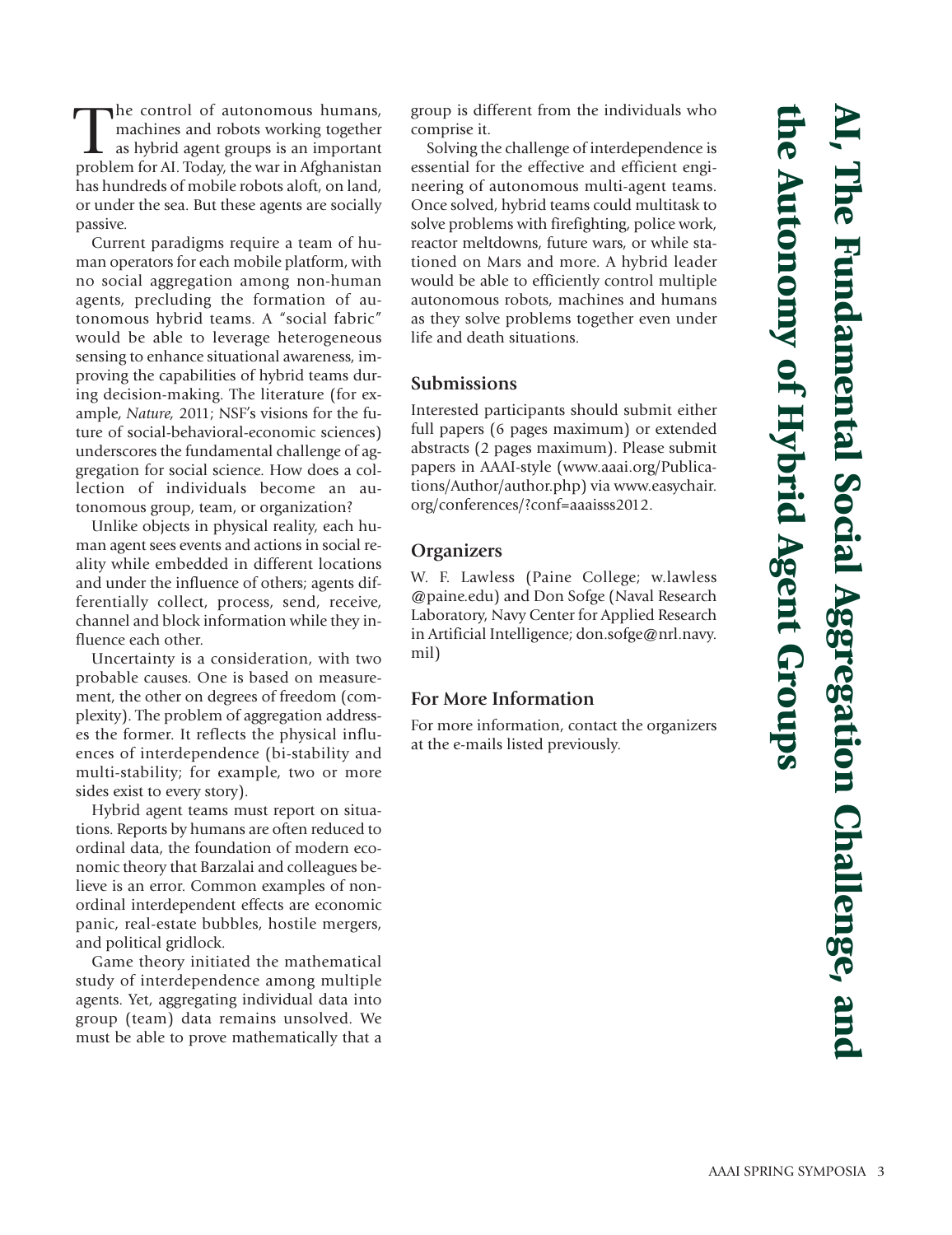The goal of building intelligent robots<br>has been a motivating problem for gen-<br>erations of AI researchers, going back at<br>least as far as Shakey the robot in 1966. Crehe goal of building intelligent robots has been a motivating problem for generations of AI researchers, going back at ating such a robot is both the fully realized expression of the original impulse behind AI and an immensely rich source of research questions that address real-world problems.

However, AI is a fragmented field: well-developed and largely independent research communities exist for learning, planning, reasoning, language, perception, and control. Since the challenges posted by each of these subfields are immense, most researchers have found it necessary to devote their careers to specializing in a single subfield. While immense progress has been made in each of these subfields in the last few decades, it remains unclear how they can be integrated to produce an intelligent robot. Unifying these disparate technologies will open up new avenues of research and create new application opportunities. Therefore, we believe that integration should be considered a valid research endeavor in its own right.

This symposium aims to bring together a diverse and multidisciplinary group of researchers interested in the specific objective of designing intelligent robots. The goal of the symposium is to provide common ground for their diverse interests and thereby actively encourage the integration of various AI techniques. We also hope to foster an active discussion about setting a realistic and feasible medium-term objective for integrative research so that progress can be made. The symposium will include invited talks as well as a poster session with ample time for discussion.

#### **Submissions**

Interested participants may submit either fulllength papers (up to 6 pages in AAAI format) or short papers/extended abstracts (2 pages) in PDF format to dir.aaai.ss12@gmail.com.

# **Organizing Committee**

George Konidaris (Massachusetts Institute of Technoloty), Byron Boots (Carnegie Mellon University), Stephen Hart (GM), Todd Hester (University of Texas, Austin), Sarah Osentoski (Bosch Research and Technology Center), David Wingate (Massachusetts Institute of Technology).

# **For More Information**

For more information, see the supplementary symposium web site (people.csail.mit.edu/ gdk/dir).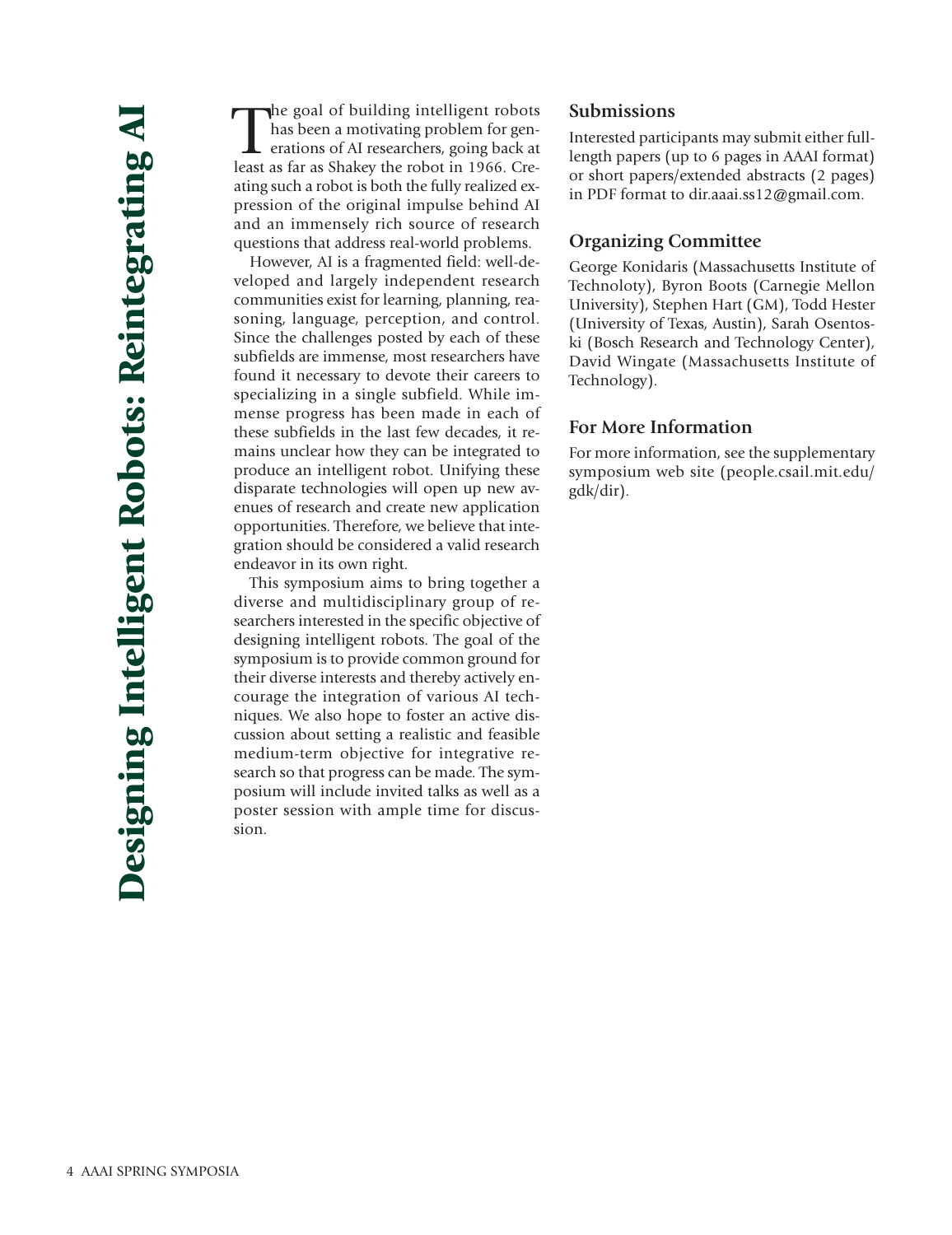There is a large and growing interest in applying game theory to security, sustainability, and health; which are grand challenges for engineering in the 21st century. here is a large and growing interest in applying game theory to security, sustainability, and health; which are grand In fact, the last five years have seen game theory based systems developed and applied to real-world domains. For example, software assistants have been developed for randomized patrol planning for the Los Angeles International Airport police, the Federal Air Marshal Service and the United States Transportation Security Administration. Also game theory has been utilized for decentralized control, operation and management of future generation electricity.

While there has been significant progress, there still exist many major challenges facing the design of effective approaches to deal with the difficulties in security, sustainability, and health. Addressing these challenges requires collaboration from different communities including artificial intelligence, game theory, operations research, social science, and psychology. This symposium is structured to encourage a lively exchange of ideas between members from these communities.

# **Topics**

Topics of interest include but are not limited to:

- Game theory foundations
- Algorithms for scaling to very large games
- Human factors and intelligent user interfaces
- Agent/human interaction for preference elicitation and optimization
- Risk analysis
- Decision making under uncertainty
- Multiagent simulation
- Software development
- Modeling and Evaluation
- Distributed control in energy systems

This symposium will feature presentations for all accepted papers. There will be invited talks and a panel discussion by experts from a variety of relevant fields.

## **Submissions**

Full papers (8 pages maximum) on completed original work and short papers (4 pages maximum) on ongoing work or descriptions of problems and proposed approaches/solutions are invited. We also welcome survey papers and demos of practical systems. Submit papers in AAAI-style (www.aaai.org/Publications/Author/author.php) via the Easychair website (www.easychair.org/conferences/ ?conf=gtssh2012).

# **Organizing Committee**

Bo An (University of Southern California, boa@usc.edu), Vincent Conitzer (Duke University, conitzer@cs.duke.edu), Manish Jain (University of Southern California, manishja@usc.edu), Sarit Kraus (Bar-Ilan University, sarit@cs.biu.ac.il), Sarvapali Ramchurn (University of Southampton, sdr@ecs.soton.ac. uk), Milind Tambe (University of Southern California, tambe@usc.edu)

# **For More Information**

For more information, see the supplementary symposium web site (teamcore.usc.edu/GT-Symposium.htm).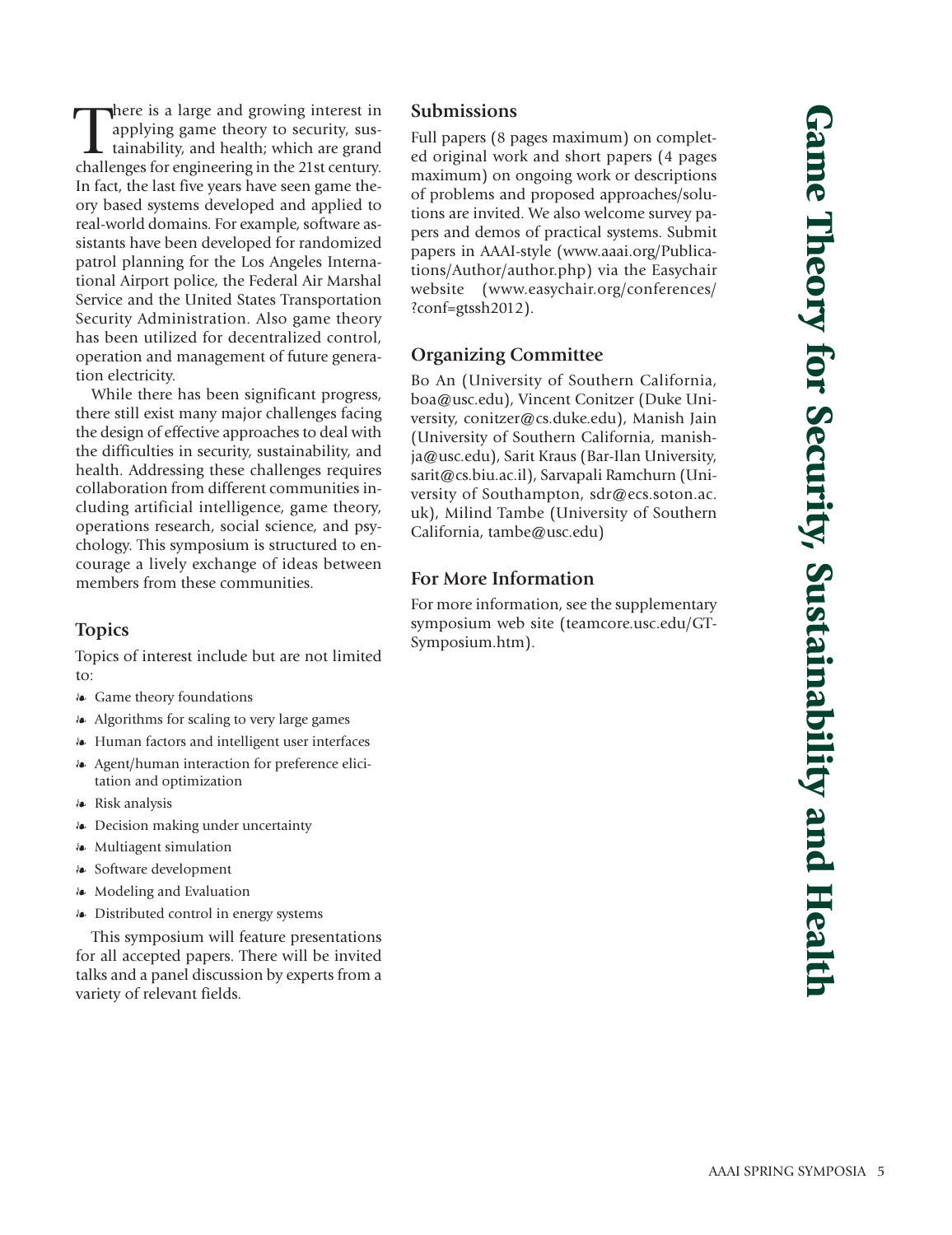**Development of web services faces significant challenges concerning quality of design, development costs, en-**<br>dorsement of services by the community innificant challenges concerning quality of design, development costs, endorsement of services by the community, integration and interoperability of services from different domains and effective sharing of services among users and developers. This AAAI spring symposium will bring together two lines of research whose combination can help in dealing with these issues, namely intelligent web services and social computing research. Social computing is a promising approach that can help to understand user and community behaviour and related computational challenges around web services development.

#### **Topics**

The spring symposium will seek contributions on topics related to emerging concepts, technologies and development practices that relate to intelligent web services and social computing research. Topics include the following:

- Social and technical requirements for collaborative web service development
- Platforms and user interfaces for crowdsourcing web service development, and verification
- Techniques for contextualized reviewing and rating of web services
- Methods to incentivize, boost, and influence community participation throughout the lifecycle of web services
- Methods to define and mashup service descriptions with linked data vocabularies
- Systems and techniques for context- and social-based recommendation of web services
- Methods for collaborative authoring of semantic annotations (for example RDFa, SAWSDL)
- Argumentation frameworks and norms for reaching consensus on service implementation, description, and integration
- Trust in collaborative web service construction
- Mining, monitoring and analysis of behaviour and activities of web service online communities (such as ProgrammableWeb, and Seekda)
- Analysis of web service usage patterns and associated social and technical parameters
- Extraction of web service descriptions from tags
- Case studies for use of social computing to construct and manage web services

The symposium will include presentations of short and long papers, research proposals, demonstrations, invited speakers, panel and open discussions. Invited speakers include John Musser (ProgrammableWeb), Steffen Staab (University of Koblenz, Germany), and Fausto Giunchiglia (University of Trento, Italy). Researchers working in areas of semantic web, web services, linked data, intelligent agents, social networks, social computing or web science will be encouraged to participate in the symposium.

#### **Submissions**

Please submit your abstracts in PDF by email to tomas@vitvar.com. Abstracts should describe reports, case studies, research results or state of the art in the area of intelligent web services and social computing research and should not exceed 400 words. Authors of accepted abstracts will be invited to the symposium and must then prepare full versions of their papers in AAAI format.

#### **Chairs**

Tomas Vitvar (Czech Technical University), Harith Alani (Knowledge Media Institute, Open University, UK), David Martin (Apple)

# **For More Information**

For more information, see the supplementary symposium web site (vitvar.com/events/aaaiss12).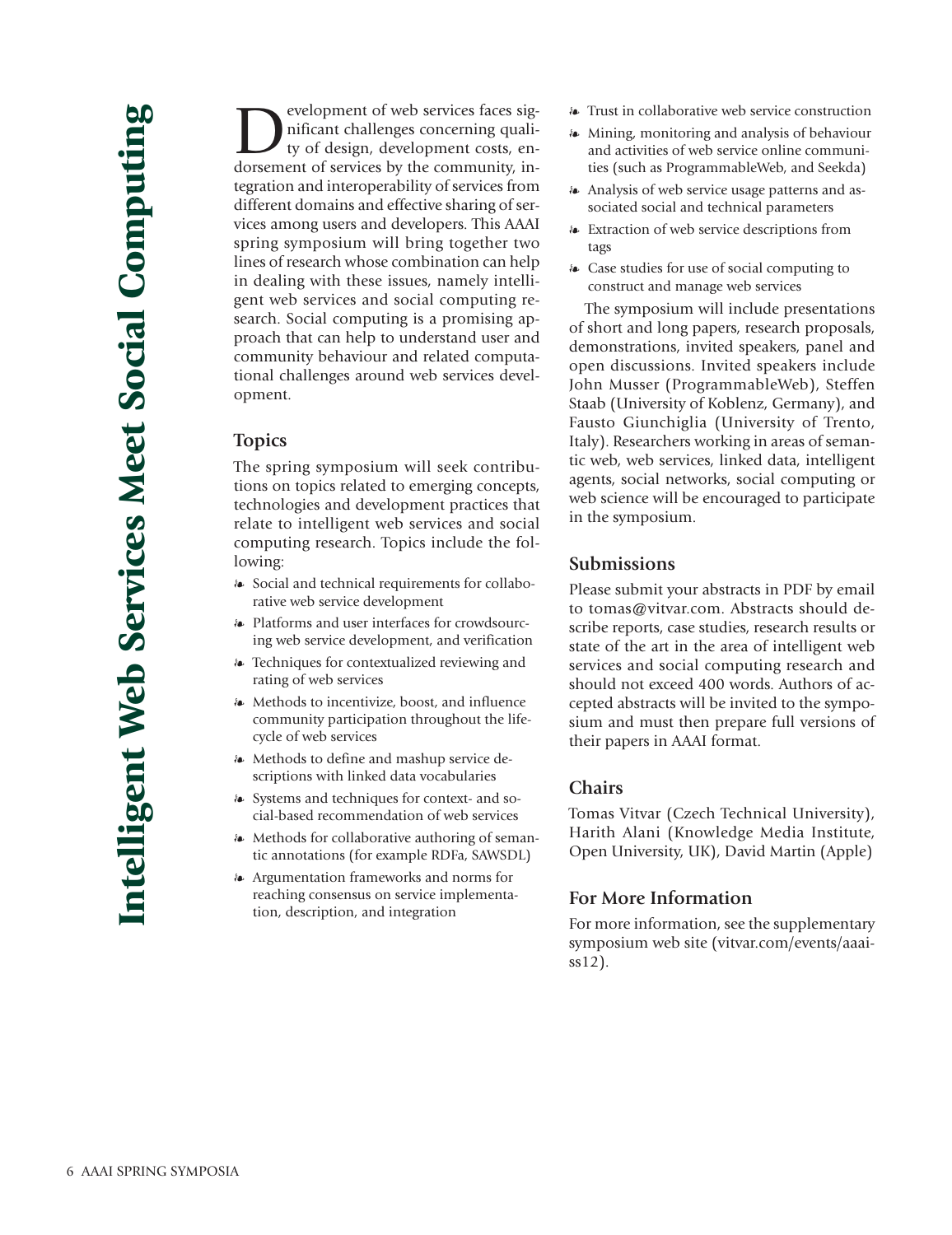I we quantify our health? How<br>can our health data be integrated in-<br>to the personal medicine, improve<br>wellness, and contribute to scientific discovcan our health data be integrated into the personal medicine, improve wellness, and contribute to scientific discovery? These are the significant questions to improve our daily life. To tackle this issue, our symposium aims at improving personal wellness by integrating two approaches. The first approach focuses on the recent new self-tracking technologies for monitoring personal health conditions such as sleep, diet, exercise, vital data, and for analyzing the personal medical data and personal genome data.

The second approach, on the other hand, focuses on the collective intelligence as the potential resources to find useful knowledge for personal wellness from knowledge from others. To tackle the above significant issues, our symposium focuses on AI techniques as the potential approach to give us new possibilities for creating new values in our future personal wellness. This symposium will bring together an interdisciplinary group of researchers to discuss possible solutions for personal wellness.

# **Topics**

The scope of our interests include, but are not limited to the following:

- *Self-tracking for personal wellness* (Sleep monitoring, diet monitoring, vital data monitoring, personal medicine, personal genome)
- *Collective intelligence for personal wellness* (Data mining for scientific discovery on collective data, biomedical informatics and systems biology, data visualization)
- *Field study for personal wellness* (life log analyses, lifestyle related disease improvement experiment, sleep improvement experiment)
- *Application for personal wellness* (life log applications, wellness service application, medical recommendation system, care support system for aged person, web service for personal wellness)
- *Community platform for personal wellness* (Citizen science platform, do it yourself (DIY) trials, quantified Self business model)

The symposium is organized by the invited talks, presentations, and posters and interactive demos.

#### **Submissions**

The electronic version of your paper (up to 8 pages) should be send to aaai2012-PW@ cas.hc.uec.ac.jp by October 7th, 2011.

#### **Primary Contact**

Takashi Kido ((Ph.D, computer science) Riken Genesis Company Ltd. Toppan Buioding Higashikan 3F Taito-Ku, Taito, 1-5-1, Tokyo, 110-8560, Japan *Tel:* +81-3-3839-8043 *Fax:* +81-3-3835-7154 *E-mail:* kido.takashi@gmail.com

#### **Organizing Committee:**

Takashi Kido, Cochair (Riken Genesis Company Ltd. (Japan); kido.takashi@gmail.com) and Keiki Takadama (The University of Electro-Communications (Japan); keiki@inf.uec. ac.jp)

## **For More Information**

For more information, see the supplementary symposium web site (mednlp.jp/AAAI2012).